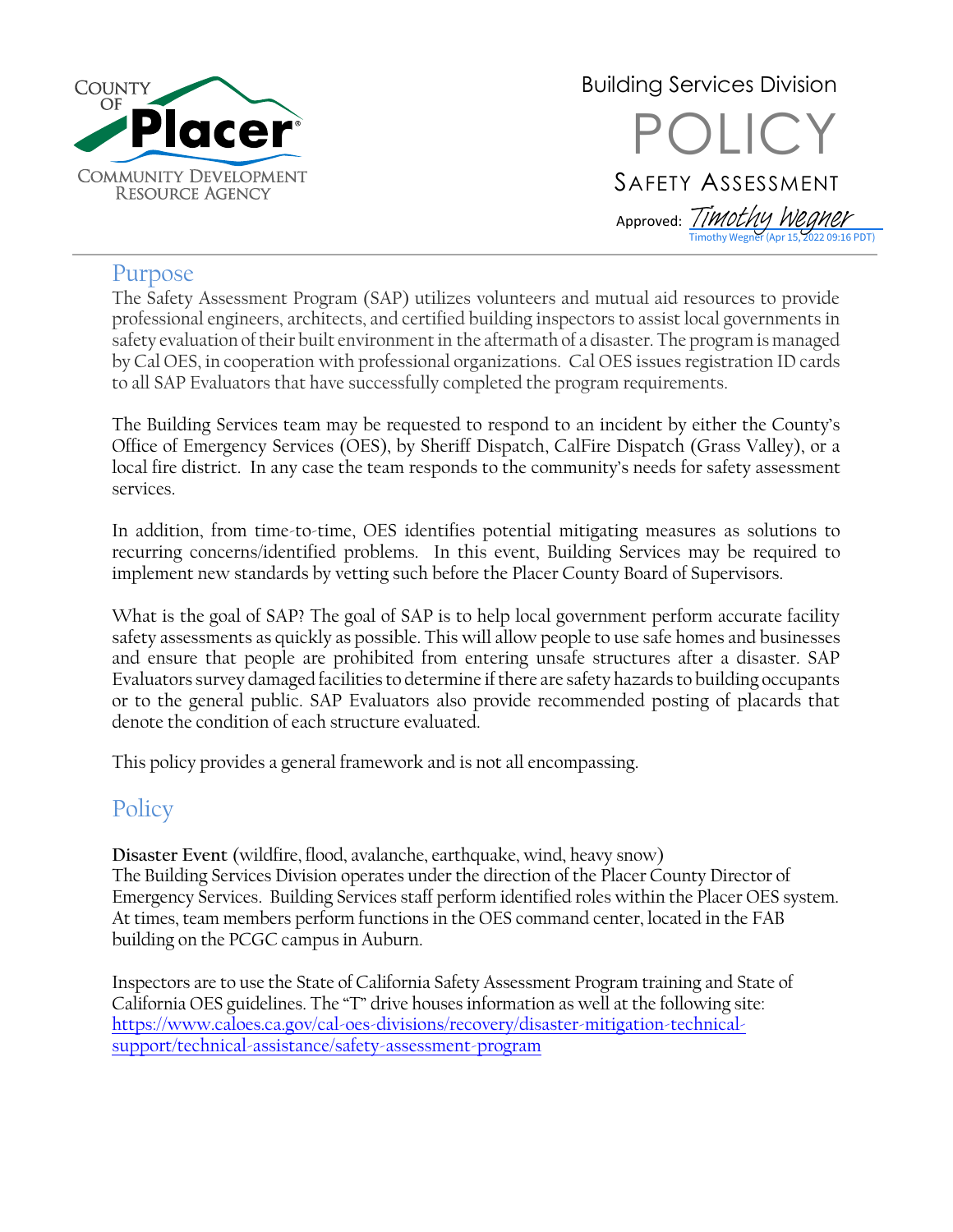# **POLICY** SAFETY ASSESSMENT

Under direction of OES, building assessment will be conducted in a manner that uses the existing supervisory structure. Inspectors are deployed as directed and will categorize buildings based upon levels of safety and risk to the public and occupants. Such assessment will be indicated on the property through inspection placards.

SAP Assessments. There are two types of assessments performed:

- 1. Rapid Evaluation: Typically, a team of two building inspectors or a building inspector and an engineer or architect.
	- $\checkmark$  initial assessment
	- $\checkmark$  minimizes labor required
	- ✓ may include construction inspection, evaluation of dangerous conditions, etc.
	- $\checkmark$  legibly post apparently safe, restricted use, or obviously unsafe buildings
- 2. Detailed Evaluation: Typically, a team includes a building inspector, a structural engineer, an architect, and other specialists as needed to address the specific situation.
	- $\checkmark$  completed after the Rapid Evaluations, when requested
	- $\checkmark$  comprehensive inspection of the entire building particularly its structural system and surrounding area
	- $\checkmark$  recommends a 'posting' classification to provide reasonable assurance that the structural system is sufficiently safe
	- $\checkmark$  is always done on potentially damaged civil infrastructure

In planning for disaster recovery, a local building department should take the following steps to assist with legal issues. Whether or not SAP Evaluators are requested, it is important for a local government to be legally prepared for any type of disaster.

Examples of ordinances that can assist the local government with its post-disaster activities include:

1. Reduction of disaster hazard by codes and by mitigation, such as seismic retrofit or elevation of structures above flood levels;

2. A system for posting placards identifying the condition of buildings, structures, and infrastructure;

3. Nuisance abatement, which permits the jurisdiction to demolish a structurally damaged building; and

4. Disaster repair and reconstruction. Building departments should also consult with legal counsel to determine what powers and responsibilities building inspectors, SAP Evaluators, and other local officials will require in order to enter, evaluate and post damaged structures.

In order to be eligible for federal and/or state disaster assistance funding, local government should also adopt repair/restoration standards in accordance with Title 44, Section 206.226, Code of Federal Regulations. These repair standards should provide "objective," rather than "subjective" triggers to determine the level of repair required. In general terms, all standards must: 1. apply to the type of repair or restoration required (standards may be different for new construction and repair); 2. be appropriate to the pre-disaster use of the facility; 3. be in writing and formally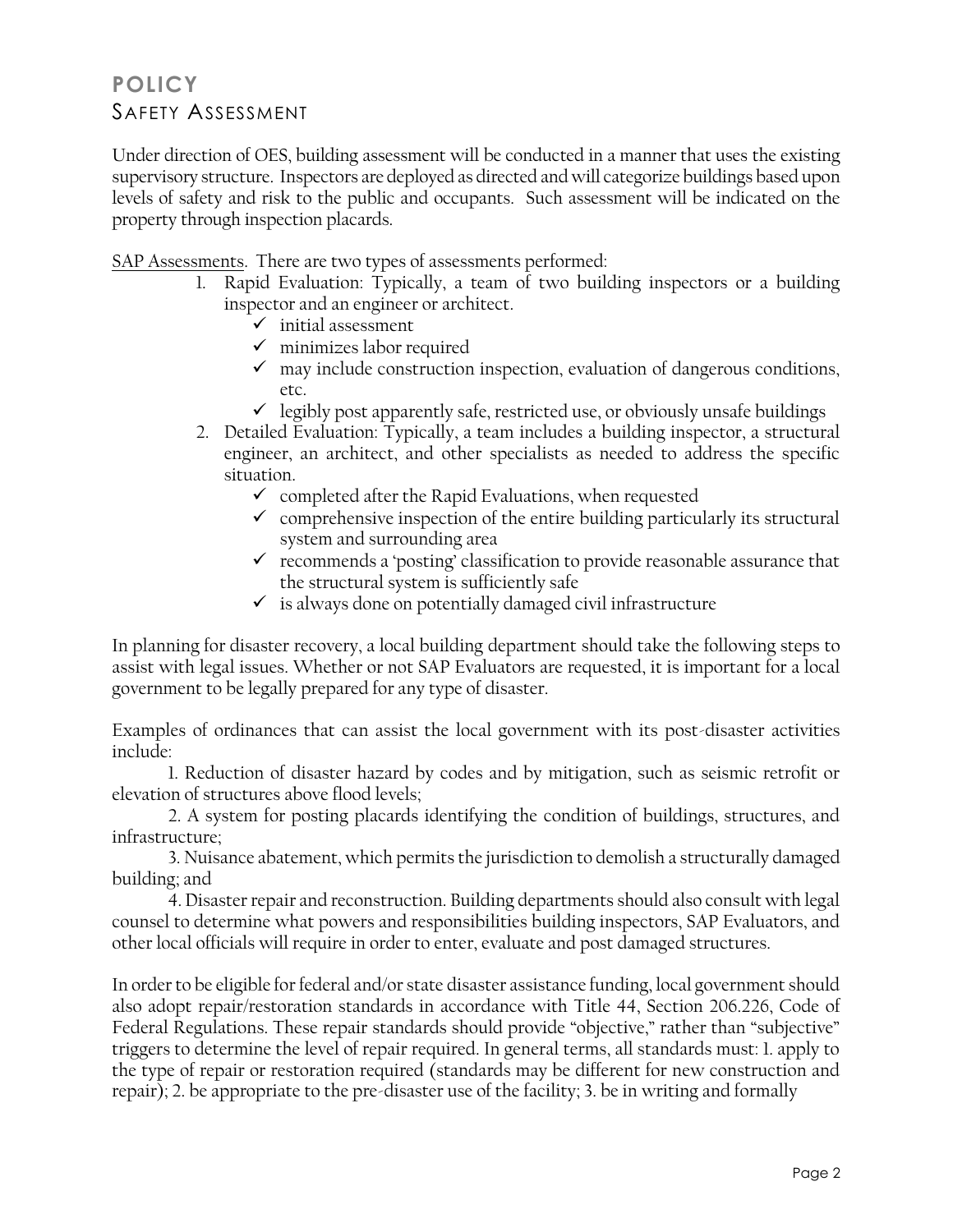# **POLICY** SAFETY ASSESSMENT

adopted prior to the date of a disaster or be a federal or state requirement applicable to the type of restoration; 4. apply uniformly to all similar types of facilities within the jurisdiction; 5. be in effect and enforceable when the disaster occurs.

#### **Small Incident Event**

Placer County Sheriff, CalFire, dispatch or the local fire district, may contact a building services representative at any time to request assistance. In an effort to create a simplified approach for dispatch, three building representatives shall be identified for initial contact (East Manager, West Manager, and CBO). Contact PCSO dispatch non-emergency line, or email, and provide the abovementioned contact information.

The building representatives shall have a list of inspectors to respond to the incident. On a rotation basis, the inspectors are contacted to determine if they can provide service. Once an inspector is identified, the inspector is routed to assist as requested. A typical call will look like this:

- 1. 911 dispatch contacts manager and shares issue (car into business, home fire, electrical service outage, gas leak, etc.).
- 2. Collect the on-site Battalion Chief, or Deputy Sheriff's contact information.
- 3. Call the on-site commander to determine their needs or ascertain from dispatch.
- 4. During business hours, skip to  $#6$
- 5. After-hours—see "After-hour Call-Out" policy.
- 6. Deploy inspector; note time.
- 7. Once inspection is complete, they return a call to the manager advising service complete, safe, and headed back to office or next inspection; note time.
- 8. During normal business hours or as approved, inspector adds a notification to record the incident in Accela, "Land" portal, so Counter team is aware when applicant arrives.
- 9. If after-hour, inspector submits OT/CTE form, and any mileage reimbursement if personal vehicle utilization.
- 10. Done

#### **Placer OES Mitigation Plan**

Building Services is to work cooperatively with OES in the development and implementation of any mitigating measures that may be a result of any incident, disaster or small incidents.